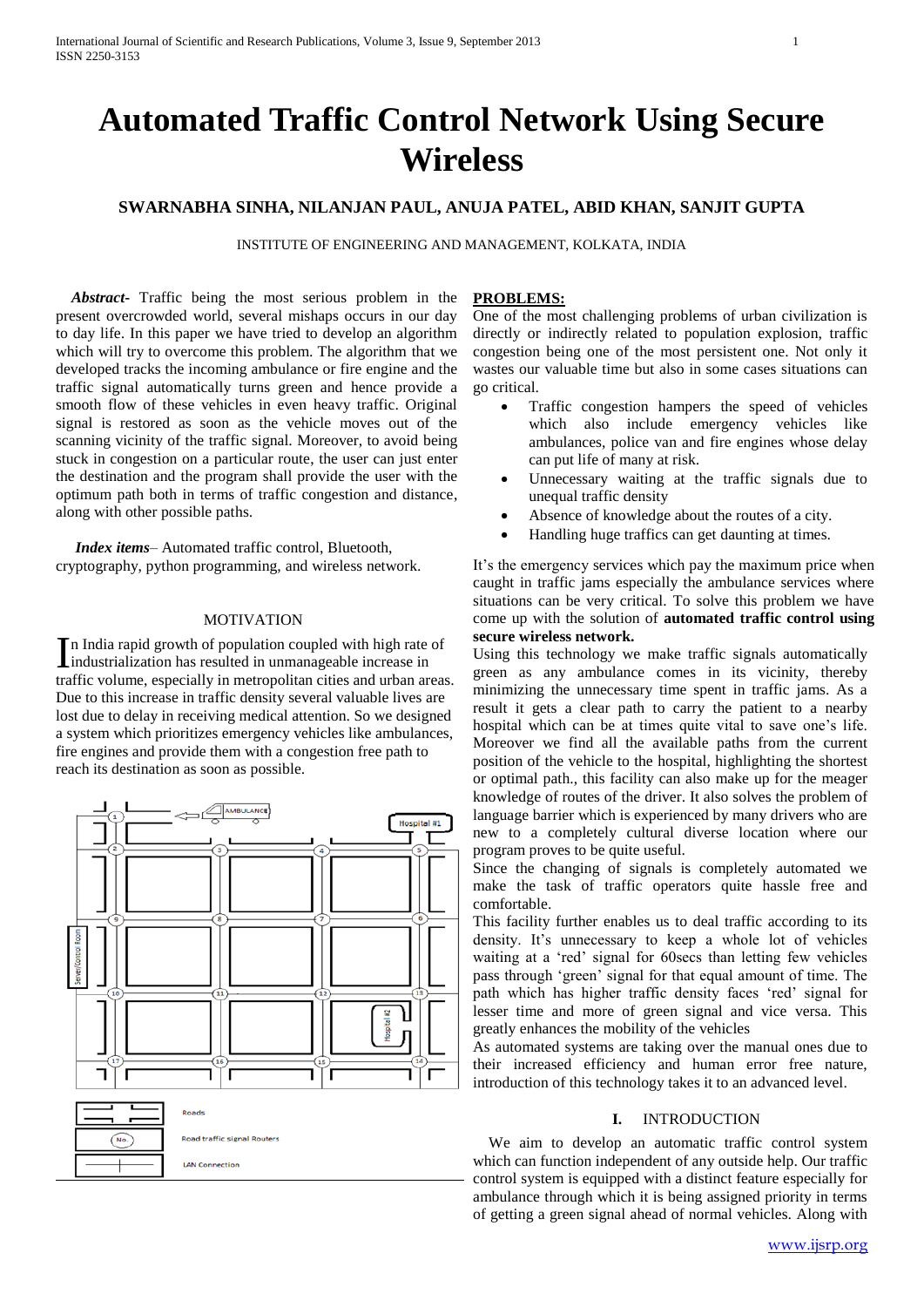that we are also determining the optimum path between any source and destination. But the most crucial point is that we are providing all these facilities with the help of very cheap and widely available technologies, which makes us distinct from others.

We implemented the following technologies in this project:

- Python (as coding language)
- Bluetooth(as a mode of communication)
- Cryptography(to enhance system security)

# **PYTHON**

What is Python?

Python is a general-purpose, high-level programming language whose design philosophy emphasizes code readability. Python language stands out in comparison with respect to other programing languages as it:

- Has a vast array of standard library
- Has code readability.
- Supports multiple programming paradigms
- Includes object-oriented, imperative and functional programming styles
- Is compact Unlike its predecessors like java and C++, in python the length of code to perform an equivalent task is less so it reduces the memory consumption.
- Can be packaged into standalone executable file which can cater to our several needs by using third party tools
- Provides a simpler and better way to represent data in graphical form-Modules like matplotlib, visual provides us with the
- facility of mapping data in 2-D and 3-D form.
- Supports [meta](http://stackoverflow.com/q/100003/395760) class based meta programming.
- Has an environment that is reasonably secure from tampering. Pre-compiled python modules can be distributed to prevent altering the source code
- Is an interpreted language, that allows for rapid, flexible, exploratory software development
- Is an example of a FLOSS (Free/Libra and Open Source Software)

# Why python?

Python language stands out in comparison with respect to other programming languages in terms of its vast array of standard library and code readability. We chose it over other languages as it

is more compact and also by using third party tools python code can be packaged into standalone executable file which can cater to our several needs. We have used third party modules like Bluetooth, matplotlib, pysqlite, cipher and visual. Bluetooth module helps us to perform the scanning and tracking operation. Python provides a simpler and better way to represent data in graphical form, in comparison to any other programing language. We did the implementation of the above with the help of module matplotlib. We have connected database to python with the module pysqlite as we need database connection in our project to bring coordination between the traffic signals. To provide security to the files used in the project from unscrupulous elements, we used the module

cipher. Along with 2D projection of graph, python also provides a more user friendly and sophisticated 3D projection technology using the module visual. By this module, we can easily form a sphere or other known figure in only a single statement, which in comparison, takes several steps in other programming language to accomplish.

## Python over Java

- **Concise Coding style**: The code in Python is typically much more concise than that of Java, with much lesser verbosity.
- **Dynamic Typing:** No requirement of declaring data types in Python making sure that the inheritance hierarchies especially for all the interfaces and implementations are well laid out.
- **Easier Runtime Reflection:** Java has most of the reflection capabilities but they are harder to use as compared to Python.
- **Built in language capabilities:**Python has more built in language capabilities than Java. Items such as list comprehensions, ability to deal with functions as first class objects gives a broader vocabulary to work with.
- **Clean indentation:** Indentation of the code is required in Python which may be considered as a drawback over Java, but the clean indented code is much easier to read and handle with errors.

# DISADVANTAGE OF PYTHON-

- Because Python is an interpreted language the programs written using it can be slower for certain classes of problems. For example, doing some intense computations.
- No access specifiers and hence viable to security issues

## What is Bluetooth?

Bluetooth is a wireless technology standard for exchanging data over a short distance in a very efficient and lucid way. It is a technology standard for exchanging data over short distances (using short-wavelength radio transmissions in the ISM band from 2400–2480 MHz) from fixed and mobile devices, creating personal area network (PANs) with high levels of security. Created by telecom vendor Ericson in 1994 it was originally conceived as a wireless alternative to RS-232 data cables.

## Why Bluetooth?

It is very cheap and easily available

-A Bluetooth adapter costs very less (around 200 INR) and can be found easily in the market. Therefore its maintenance can be done easily

- It can connect several devices, overcoming problems of synchronization-
- It is very easy to install-

Unlike its other connecting devices it consumes very less power so it can operate without an external source.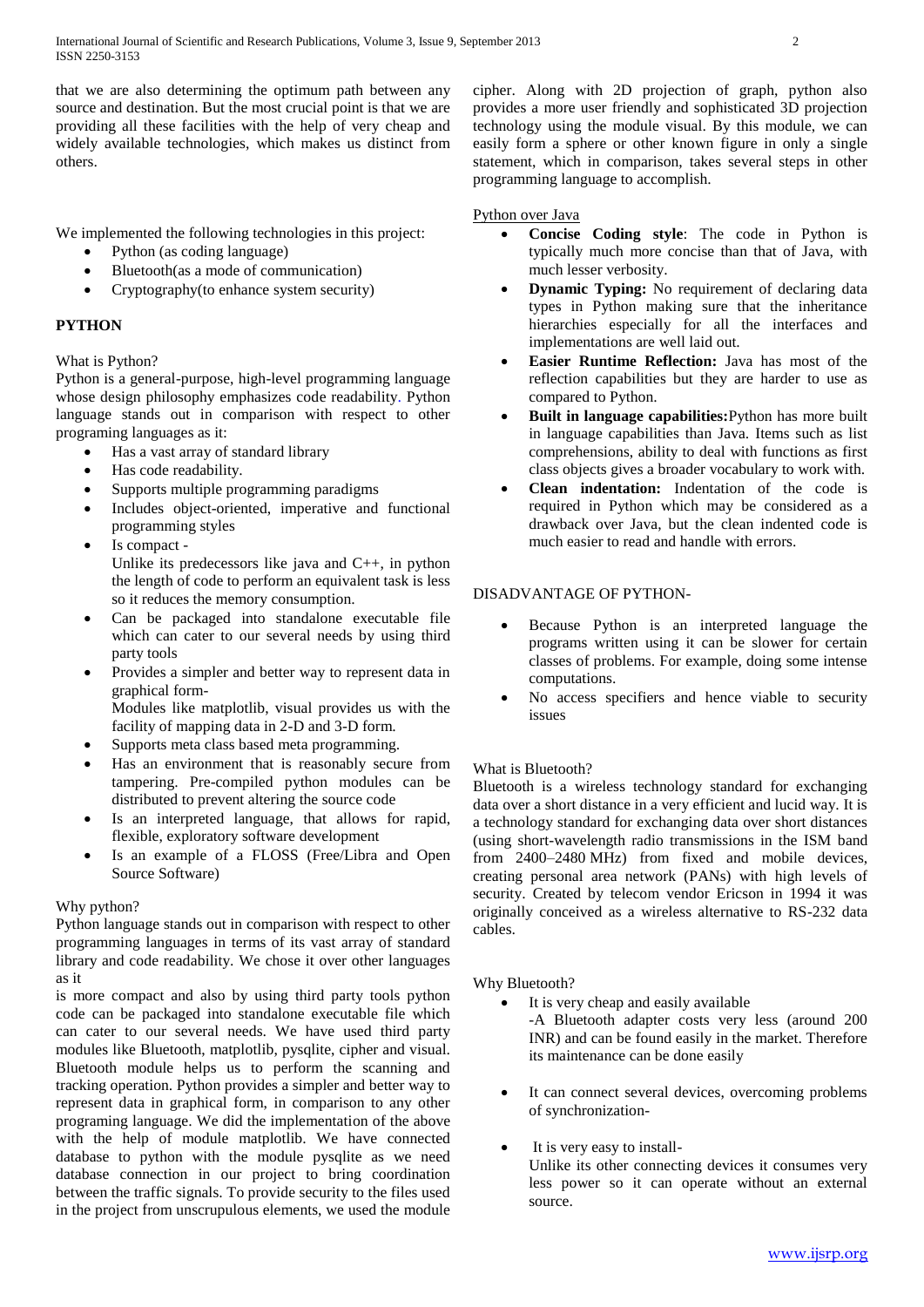- Quite efficient and robust-A Bluetooth device is not affected by any external agent like weather conditions, presence of other devices.
- Delay in scanning turns out to be beneficial for our project-

In our project Bluetooth scanners are installed at every node which is scanning for the vehicles continuously .A time lag of eight seconds between any two subsequent scans gives us suitable response time for changing the signals. In an average case, a vehicle within 30 feet of the junction of a crossroad will take less than eight seconds to move out of the coverage area. Thus this delay helps us to eliminate the repeated detection of same vehicle within a span of time.

- Limited area of access proves to be quite an advantage for our project-Detecting a vehicle at a distance greater than 50 feet away seems to be quite unnecessary as it will keep the signal 'green' for a longer period of time than desired. So a 30-feet range of access proves to be quiet appropriate.
- Does not interfere with normal signaling of devices-Since our project mainly deals with ambulance and other

emergency vehicles which can contain sophisticated and sensitive devices .These devices can get easily affected by the interference of an external signal and Bluetooth just avoids that.

Why better than Wi-Fi?

- Cost effective-Cost of setting a Bluetooth in comparison to Wi-Fi is much less.
- Interferes with external signaling of devices-At the time of functioning, Wi-Fi devices tend to interfere with signaling of surrounding devices which can prove quite harmful in several cases when dealing with certain sophisticated and life saving devices.
- Lower power consumption and easy to maintain-A portable device's primary need is that it should consume less amount of power, but Wi-Fi devices require larger amount of power to function properly which makes it quite inappropriate within the context of our project.

## Why better than RFID?

- Data transfer rate comparatively faster-
- In RFID bit wise data transfer takes place but in Bluetooth a bulk of data can be transferred in no time which makes it better in cases which require a large amount of information storing and sharing.
- Area of access too small for our project; RFID can be accessed for a very small distance which is quite impractical with respect to our project.

# **What is cryptography?**

Cryptography is the science of information security. It is about construction or formation of some basic protocols to overcome the influence of adversaries. Modern cryptography concerns itself with the following four objectives:

- **Confidentiality** -the information cannot be understood by anyone for whom it was unintended.
- **Integrity** -the information cannot be altered in storage or transit between sender and intended receiver without the alteration being detected.
- **Non-repudiation** -the sender of the information cannot deny at a later stage his or her intentions in the creation or transmission of the information.
- **Authentication** -the sender and receiver can confirm each other's identity and the origin & destination of the information.

Generally there are three types of cryptography techniques-

- Secret Key Cryptography (SKC): Uses a single key for both encryption and decryption
- Public Key Cryptography (PKC): Uses one key for encryption and another for decryption
- Hash Functions: Uses a mathematical transformation to irreversibly "encrypt" information



C) Hash function (one-way cryptography). Hash functions have no key since the plaintext is not recoverable from the ciphertext.

How cryptography actually works?

The word 'crypto' means hidden. Encryption is the process of converting ordinary information called [plaintext](http://en.wikipedia.org/wiki/Plaintext) into unintelligible gibberish called [cipher text](http://en.wikipedia.org/wiki/Ciphertext) and decryption that is the reverse, in other words, moving from the unintelligible cipher text back to plaintext. The set of algorithms or functions that are responsible for encryption and decryption sequence is called key.

The encryption and decryption process can be performed using various methods or standards.in this project we are use Data Encryption Standards (DES).DES is the archetypal [block](http://en.wikipedia.org/wiki/Block_cipher)  [cipher](http://en.wikipedia.org/wiki/Block_cipher) with [block size](http://en.wikipedia.org/wiki/Block_size_(cryptography)) is 64 bits. The key used in DES ostensibly consists of 64 bits; however, only 56 of these are actually used by the algorithm. Eight bits are used solely for checking [parity,](http://en.wikipedia.org/wiki/Parity_bit) and are thereafter discarded. Hence the effective [key length](http://en.wikipedia.org/wiki/Key_length) is 56 bits, and it is always quoted as such. Every 8th bit of the selected key is discarded, that is, positions 8, 16, 24, 32, 40, 48, 56, 64 are removed from the 64 bit key leaving behind only the 56 bit key.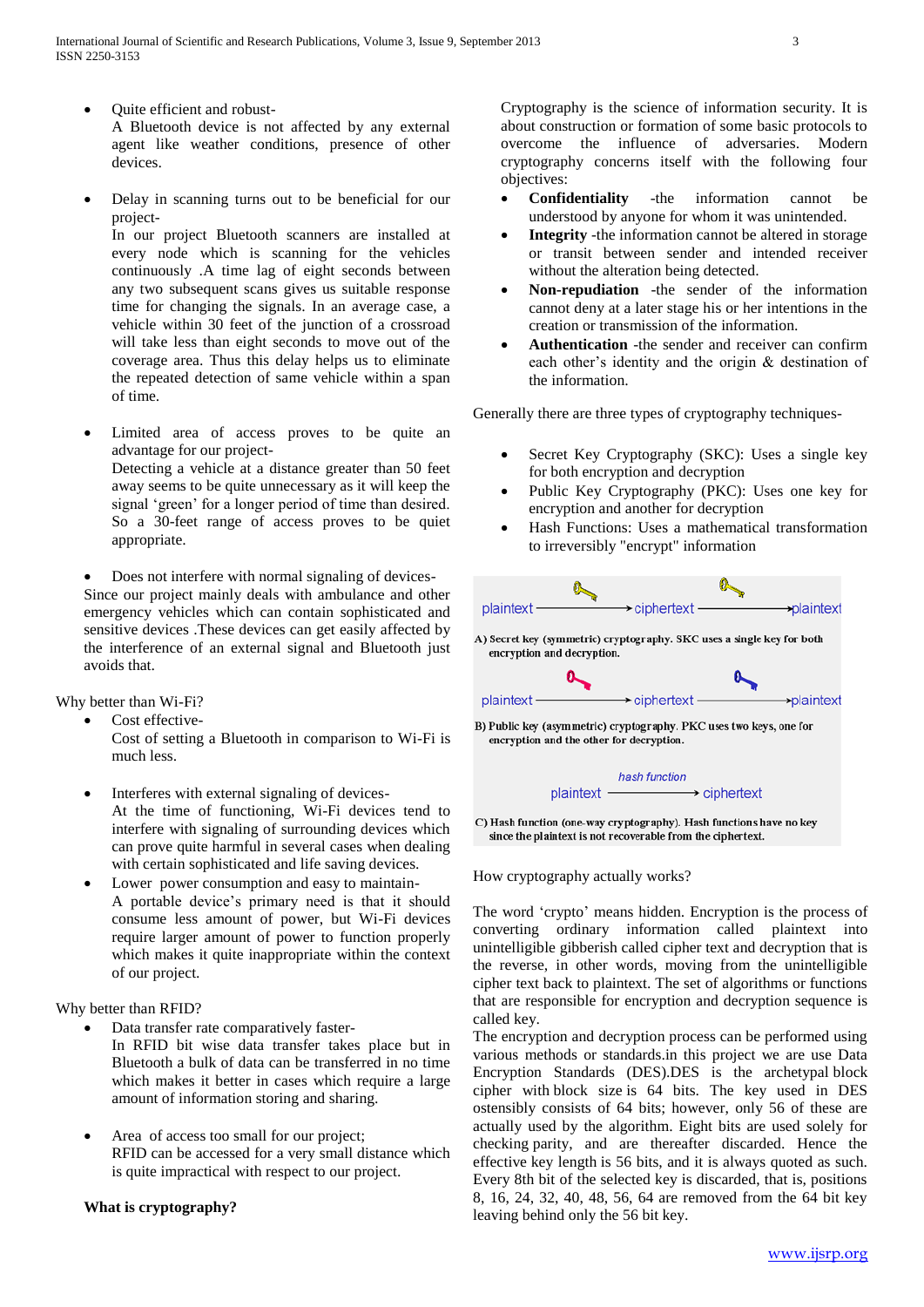What is the need of cryptography?

Our project deals with full automation of traffic signals which

disseminating information from medical sensors to the servers. In this project Wi Fi could have been used but RF radiation emitted by it interferes with medical devices and may also cause health hazards. The bandwidth requirement of Bluetooth



is vulnerable to any kind of anti-social activities which can prove quite troublesome. At the time when database is edited through scanner which is the deciding factor in management of the traffic lights any interference from any foreign unscrupulous element will make the whole situation more chaotic and can disrupt the whole traffic system. So by securing it we are trying to avert or avoid any such activities.

## II. RESEARCH ELABORATION

 In this section we mention about previous works which have motivated us in implementing this project. We have seen a number of projects which used Bluetooth Scanning devices for various purposes. Coding of various projects is also done using python. The combination of Bluetooth and python has helped in developing different types of projects. In the paper 'WRife:a' wireless epidemic data collection protocol suitable for medical monitoring' by students of Texas University, we see that patient's health related data is collected using medical sensors. Fixed and mobile radio devices are used for is much less than that of Wi fi and is also low power consuming device, thereby reducing interference and safety concerns. Moreover in this project poisoning where attackers inject corrupted data causing the loss or modification of original message sample, various cryptographic ciphers have been used. So we have also encrypted our database file before sending it to the client. The client can decrypt the file using the key. In another project 'A deadline driven epidemic data collection protocol suitable for tracking inter personnel rendezvous' we can see the application of Bluetooth for peer to peer wireless data collection algorithm.

In our project we have three components-ambulance which acts as the client, scanners which act as Bluetooth access points and master servers. When the ambulance sends signal to the scanner in order to get the database for finding the shortest path leading to the hospital, the scanner sends the database to the ambulance in an encrypted format. This similar approach is observed in another work 'In-Building Location using Bluetooth'. In this project the location of any mobile device can be detected using Bluetooth scanners. The received signal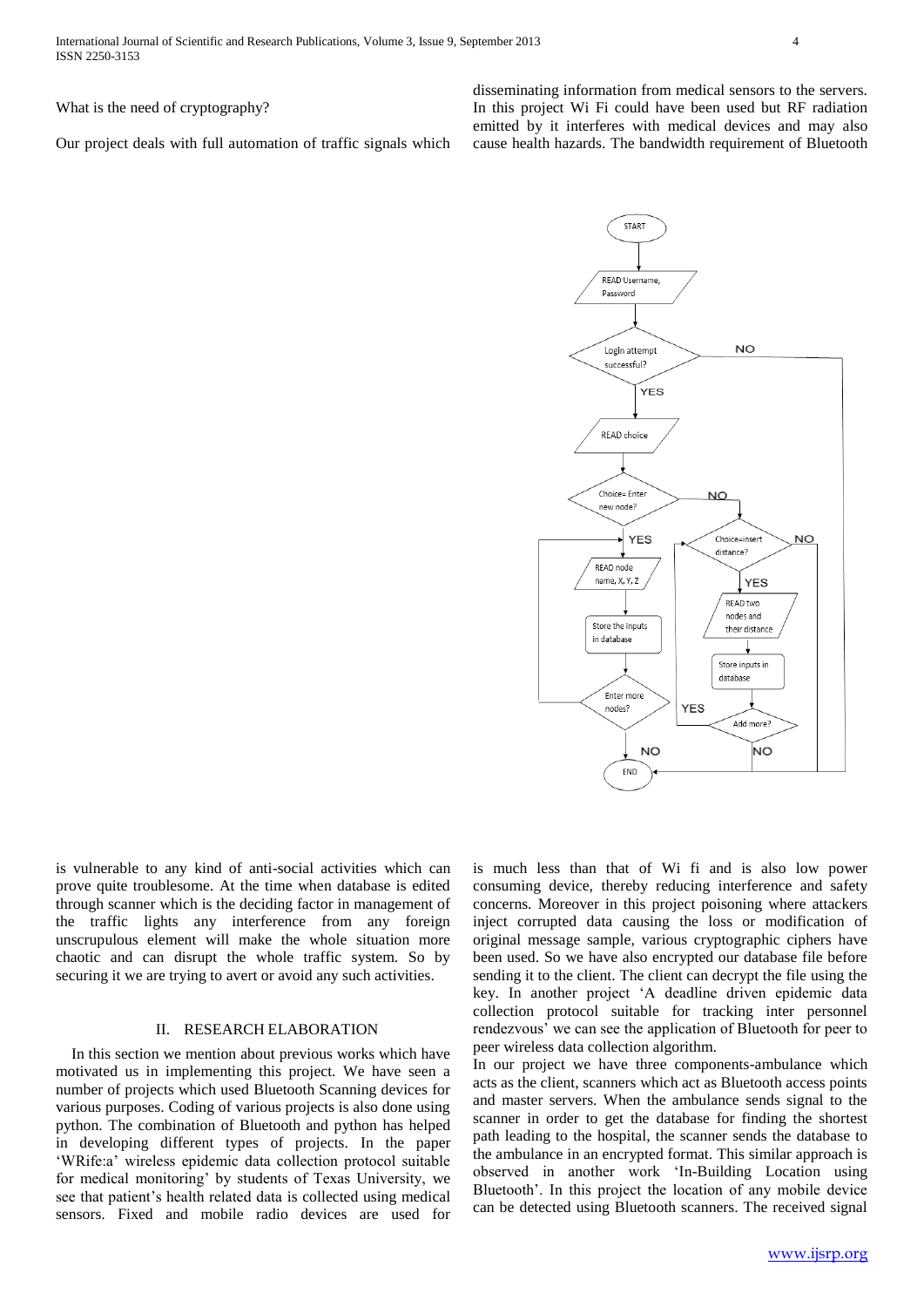International Journal of Scientific and Research Publications, Volume 3, Issue 9, Sep ISSN 2250-3153

strength from each coordinate is sent to the server by the scanners. The server has a map of RSSI (Received Signal Strength Indication) at different coordinates. Thus it gives the deduced location of the mobile device by the use of the received RSSI and triangulation technique.

# III. METHODOLOGY

A: ADMINISTRATION:

#### 1. FLOW DIAGRAM:

#### 2. STEP ALGORITHMS:

### **Step 1:** START

**Step 2:** Login window opens Enter user name: name Enter password: pass

**Step 3:** If username exist in table: If password==pass: //login successful //Another window opens To enter new node GOTO Step 4 To insert distance between two nodes GOTO Step 7 Else: //login unsuccessful GOTO Step 2

## **//ENTER A NEW NODE**

**Step 4:** click**"** ENTER NEW NODE" button in new window //another window opens GOTO Step 5

**Step 5:** Enter new node: node Enter X co-ordinate: x Enter Y co-ordinate: y Enter Z co-ordinate: z "Submit" button is pressed

**Step 6:**"ENTER ANOTHER NODE" button is pressed //to insert another node //another window opens GOTO Step 5

#### **//INSERT DISTANCE BETWEEN NODES**

**Step 7:**"enter distance between paths" button is pressed //another window opens GOTO Step 8

**Step 8:**Enter source: source Enter destination: destination Enter distance: distance "Submit" button is pressed

**Step 9:**"ENTER ANOTHER DISTANCE" is pressed //to insert distance of other two nodes GOTO Step 8



B: AMBULANCE:

1. FLOW DIAGRAM: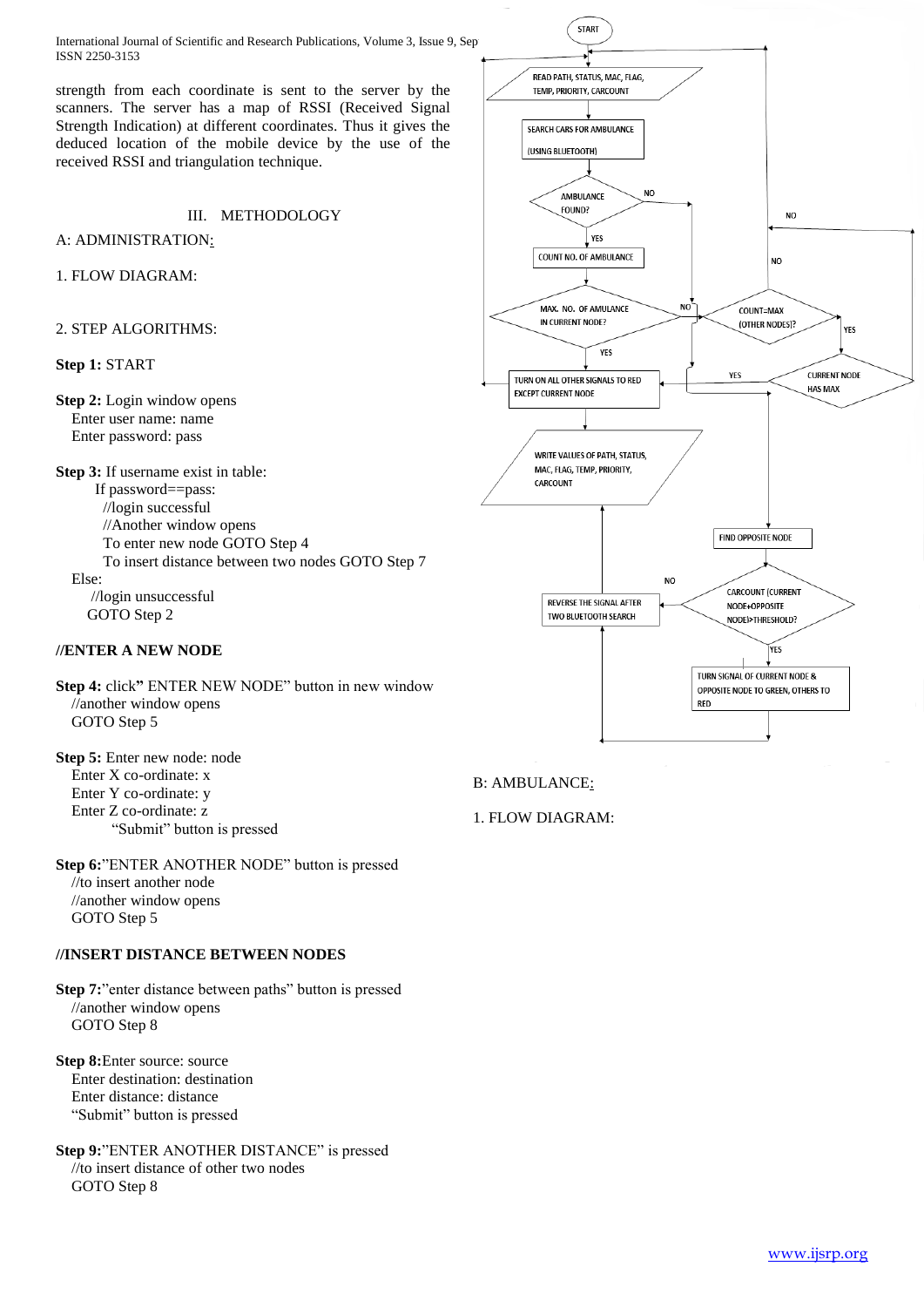International Journal of Scientific and Research Publications, Volume 3, Issue 9, September 2013 6 ISSN 2250-3153

2. STEP ALGORITHMS:

**Step 1:** START

**Step 2:** read path, status, mac, flag, temp, priority, car count from file

**Step 3**: search cars (Bluetooth devices) at a particular node

**Step 4**: if mac address of ambulance is found in search: GOTO Step 5 Else:

GOTO Step 13

**Step 5:**Count number of ambulance present in current node

**Step 6:** find number of ambulance present in every other nodes

**Step 7:** if maximum number of ambulance is present in current node:

GOTO Step 8 Else: GOTO Step 9

Step 8: Turn all node-signal RED except current node, which is turned GREEN GOTO Step 12

**Step9:** if number of ambulance present in current node is same as any other node and that is maximum value of ambulance in any node:

GOTO Step 10 Else: GOTO Step 2

**Step 10:** check priority of each node **Step 11:** if priority of current node is maximum: GOTO Step 8 Else: GOTO Step 2

**Step 12:** write updated values of path, status, mac, flag, temp, carcount into file GOTO Step 2

**Step 13:** find opposite node of current node

**Step 14:** check if sum of carcount of current node and opposite node is greater than threshold

Value then: GOTO Step 15 Else: GOTO Step 16

**Step 15:** turn on current node and opposite node-signal to GREEN and others to RED GOTO Step 12

**Step 16:** reverse node-signal of each node after 2 bluetooth search time (1 bluetooth search time requires approximately 8 seconds) GOTO Step 12

C:PROCEDURE PATH:

1. FLOW DIAGRAM: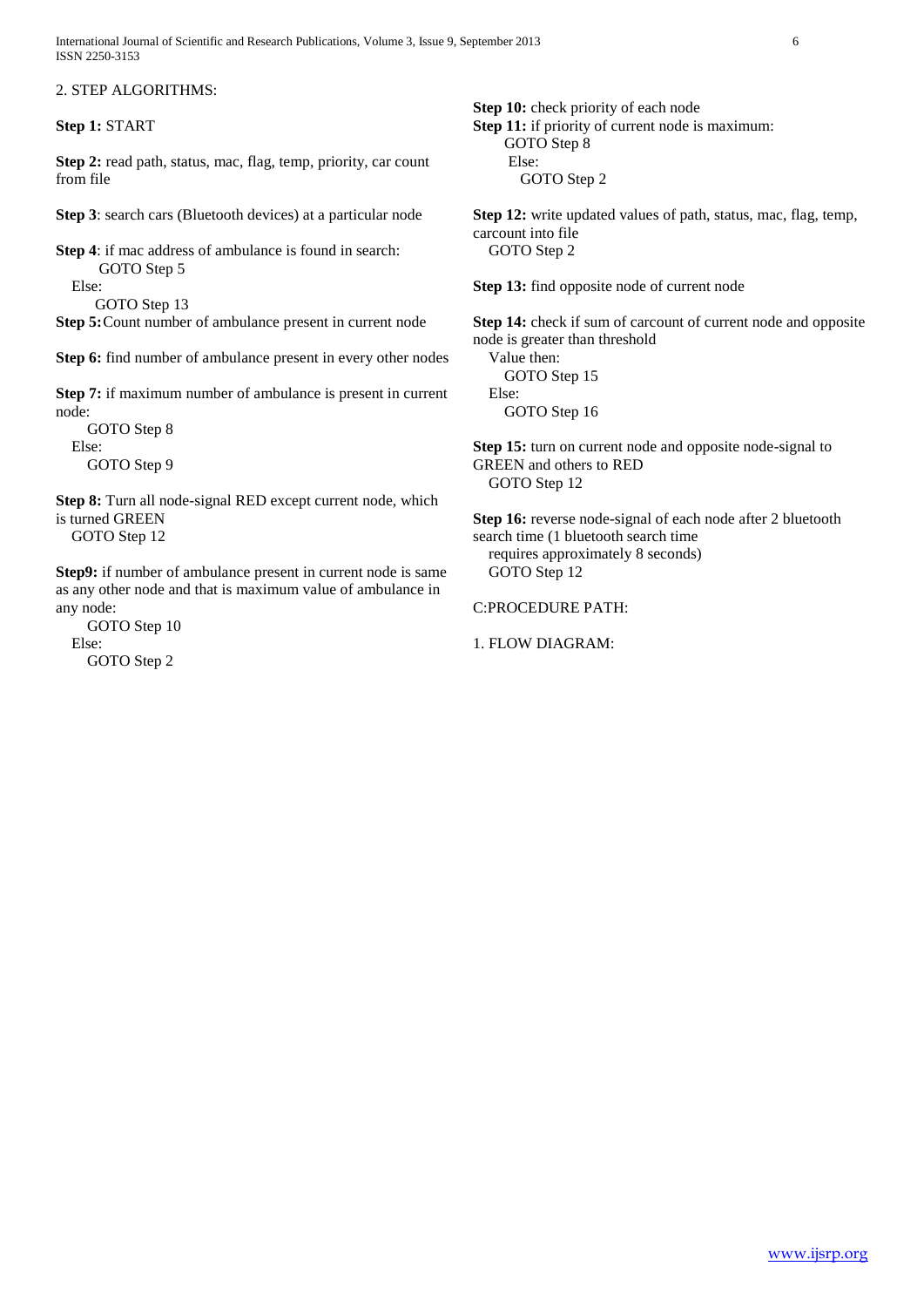

# 2. STEP ALGORITHMS:

**Step 1:** Start.

**Step 2:** Read the destination and the port number through which you want to communicate.

**Step 3:** Scan the nearest node/traffic signal scanner. **Step 4:** Connect to the node scanner with the chosen port number, and send it a message.

**Step 5:** Receive the node and distance tables (database) in encrypted form from the scanner node, along with the name of the scanner.

**Step 6:** Decrypt the tables to get the actual values.

**Step 7:** Calculate the path using the procedure Calculate Path

(source node name, destination node name and path). Initially variable path contains the destination node.

#### **//PROCEDURE CALCULATE PATH**:

**Step 8:** For every neighboring node to the current destination node, carry out the following steps.

**Step 9:** If this node is already present in the path: Go to step 8 and continue execution with the next value. Else: Go to step 10.

**Step 10:** Add the neighboring node to the path.

**Step 11:** If this neighboring node is the source: Go to step 12. Else: Go to step 15.

**Step 12:** Store the path.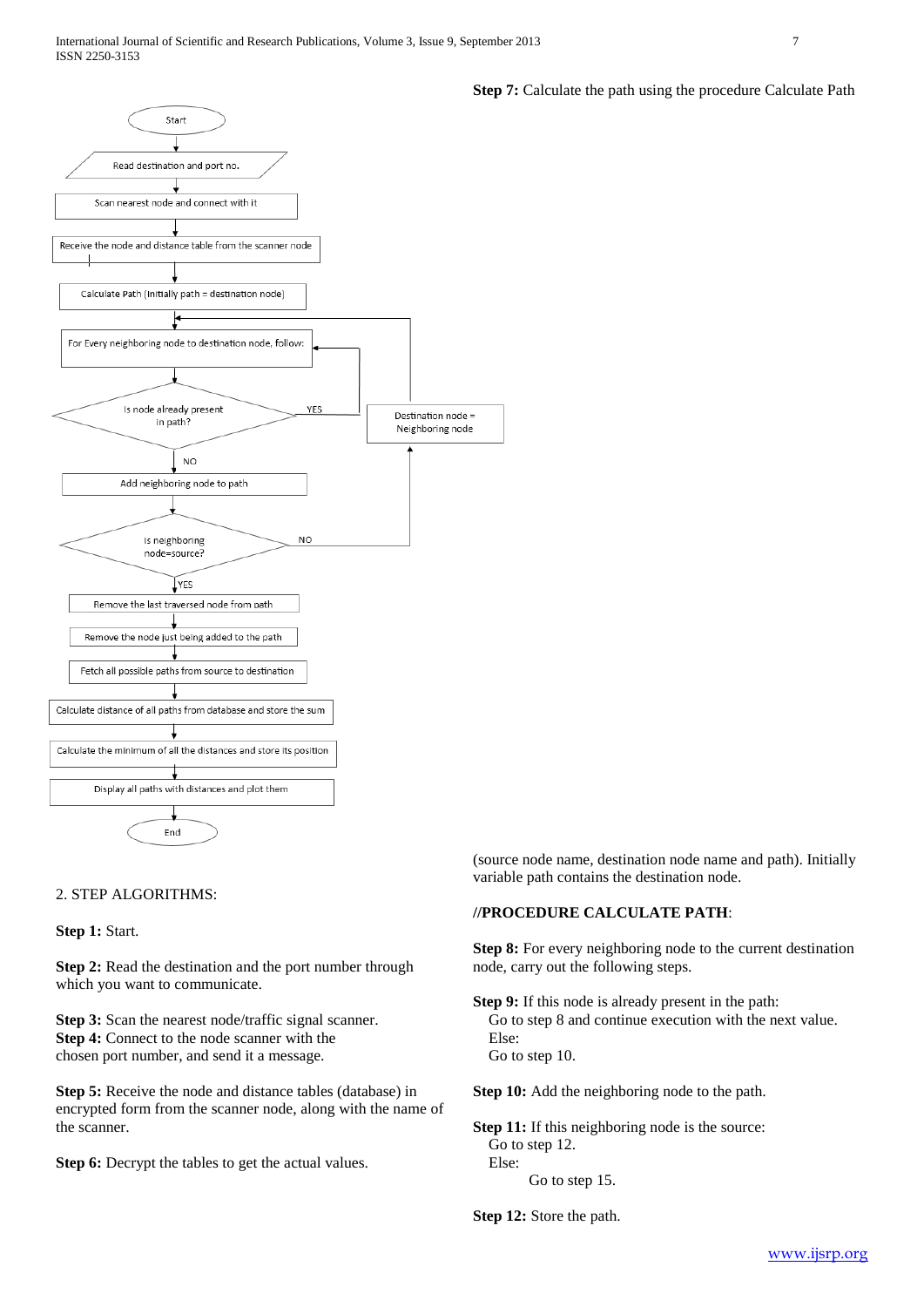**Step 13:** From the path, remove the last node traversed.

**Step 14:** Go to step 8.

**Step 15:** Go to procedure CALCULATE PATH with only the destination node parameter being replaced by the neighboring node.

**Step 16:** Remove the node just being added to the path.

**Step 17:** Return from the procedure CALCULATE PATH, fetching all the paths possible to go from the source to the destination.

**Step 18:** For all paths obtained between the source and the destination through the above procedure, calculate their respective distances with the help of the database.

**Step 19:** Store these distances in a list for later usage.

**Step 20:** Calculate the minimum distance of all the distance of the paths and store its position.

**Step 21:** Display all the paths, along with its distances in the window, where the paths are searched.

**Step 22:** Using the modules matplotlib (pyplot) and visual, plot the two dimensional and three dimensional views of the paths with respect to the co-ordinates of the nodes obtained from the database. The minimum distance path is differentiated by coloring it red while the rest are blue.

## **Step 23:** End.



 **Figure 1**





## **Figure 3**

*Figure 1:shows every possible path with distance aong with the shortest path separetely*

*Figure 2:shows every paths along with shortest path in 2D plot*

*Figure 3:shows every path along with shortest path in 3D plot*

## V. FUTURE WORK

Our project can be enhanced by working in the following area,

- Encryption
- Tracking of vehicles
- Generalizing the ambulance concept
- Stoppage time
- 1. Encryption: We can increase the level of security of our system by making the encryption key even more